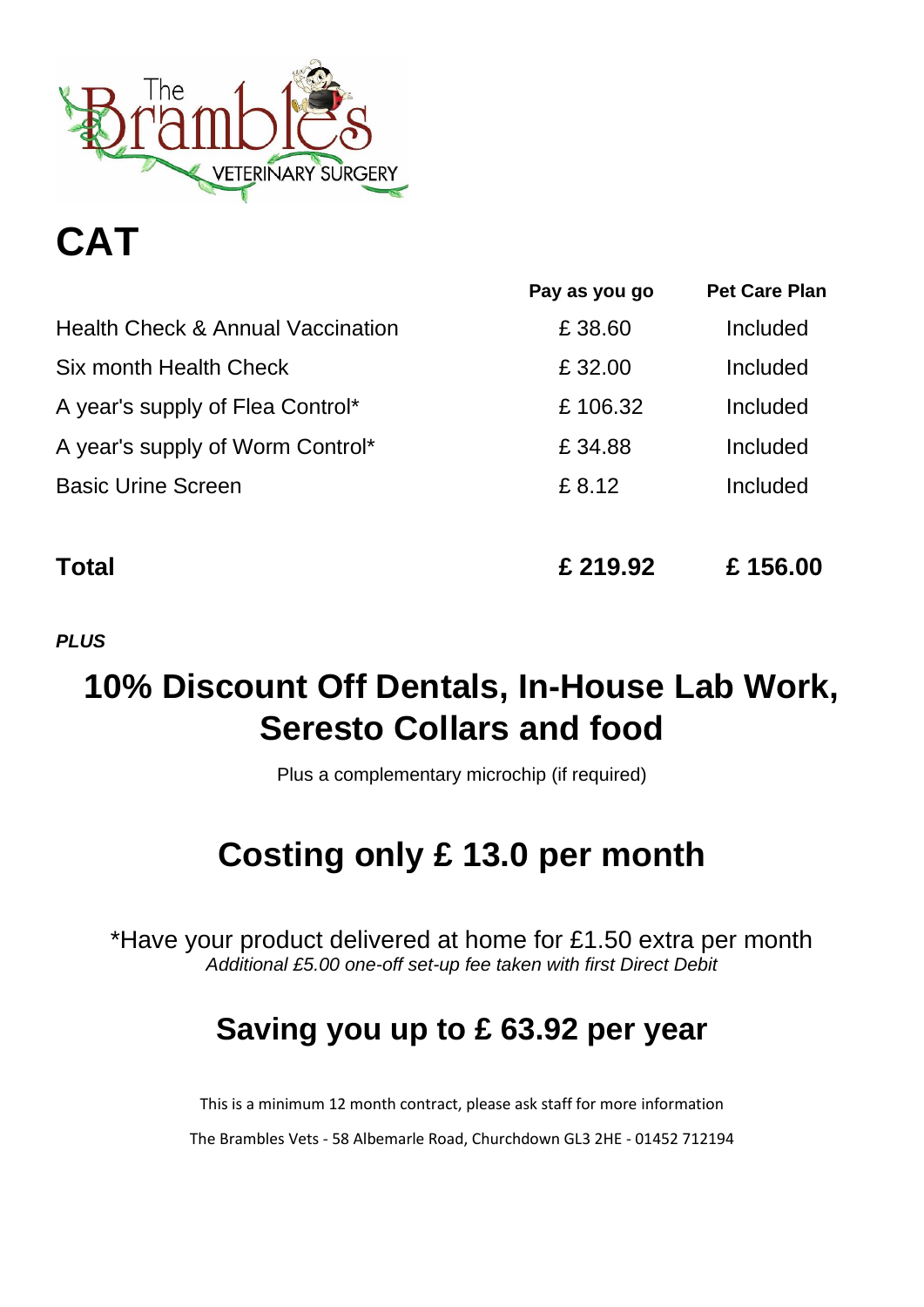

# **RABBIT**

|                                     | Pay as you go | <b>Pet Care Plan</b> |
|-------------------------------------|---------------|----------------------|
| Health Check & Vaccination Myxo/VHD | £41.98        | Included             |
| <b>RHD2 Vaccination</b>             | £22.80        | Included             |
| Six month healthcheck               | £22.85        | Included             |
| <b>Summer Parasite Control</b>      | £53.02        | Included             |
| Nurse nail clip                     | £9.07         | Included             |
|                                     |               |                      |

| Total | £149.72 | £126.00 |
|-------|---------|---------|
|       |         |         |

*PLUS*

### **10% Discount Off Dentals, In-House Lab Work, and food**

### **Costing only £ 10.50 per month**

*Additional £5.00 one-off set-up fee taken with first Direct Debit*

### **Saving you up to £ 23.72 per year**

This is a minimum 12 month contract, please ask staff for more information The Brambles Vets - 58 Albemarle Road, Churchdown GL3 2HE - 01452 712194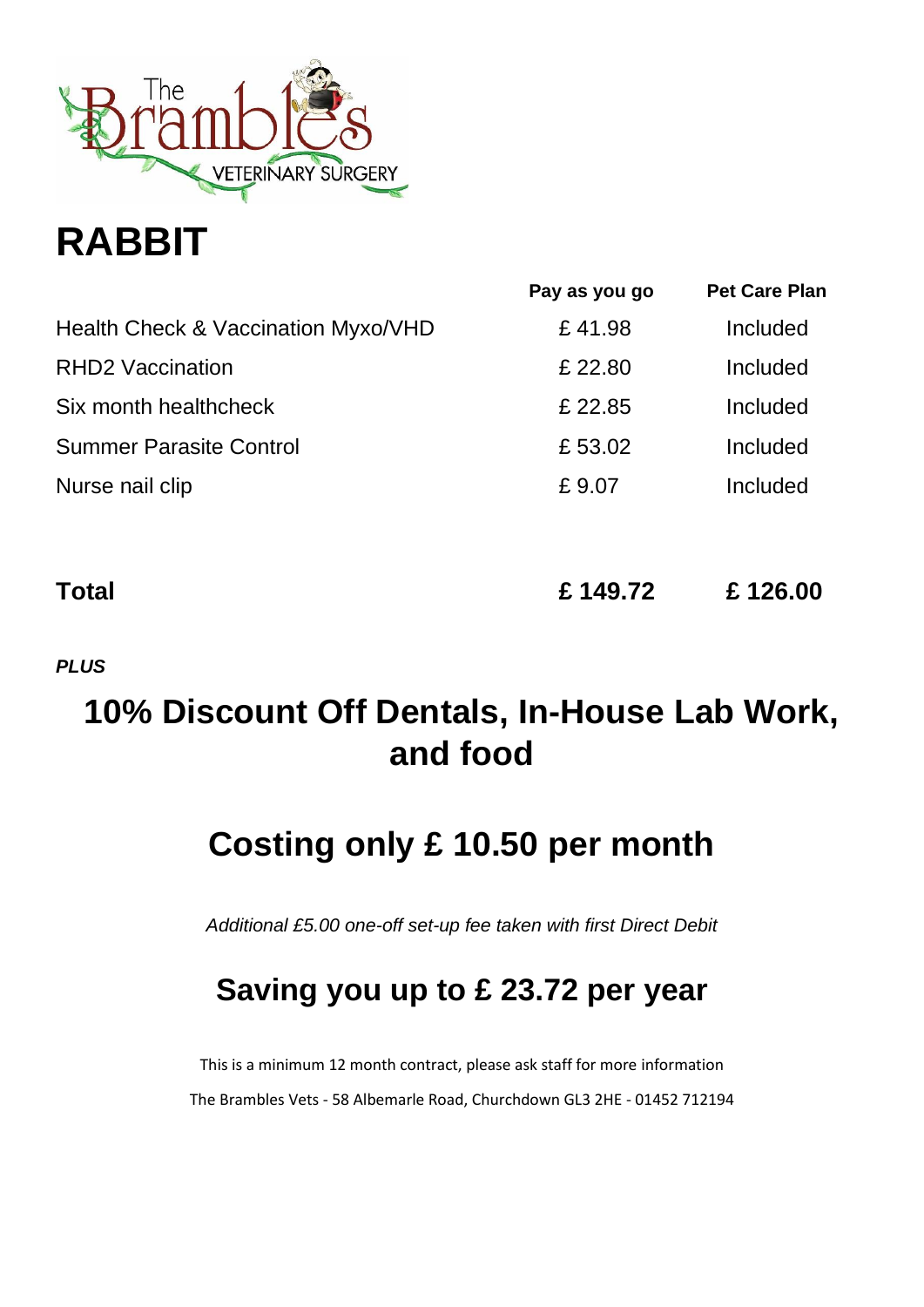

## **SMALL DOG**

(up to 10kg as an adult)

|                                              | Pay as you go | <b>Pet Care Plan</b> |
|----------------------------------------------|---------------|----------------------|
| <b>Health Check &amp; Annual Vaccination</b> | £ 32.00       | Included             |
| Six month Health Check                       | £ 32.00       | Included             |
| A year's supply of Flea Control*             | £111.60       | Included             |
| A year's supply of Worm Control*             | £94.44        | Included             |
| <b>Basic Urine Screen</b>                    | £ 8.12        | Included             |
|                                              |               |                      |
|                                              |               |                      |

**Total £ 278.16 £ 168.00**

*PLUS*

### **10% Discount Off Dentals, In-House Lab Work, Kennel Cough Vaccinations, Seresto Collars and food**

Plus a complementary microchip (if required)

## **Costing only £ 14.00 per month**

\*Have your product delivered at home for £1.50 extra per month *Additional £5.00 one-off set-up fee taken with first Direct Debit*

### **Saving you up to £ 110.16 per year**

This is a minimum 12 month contract, please ask staff for more information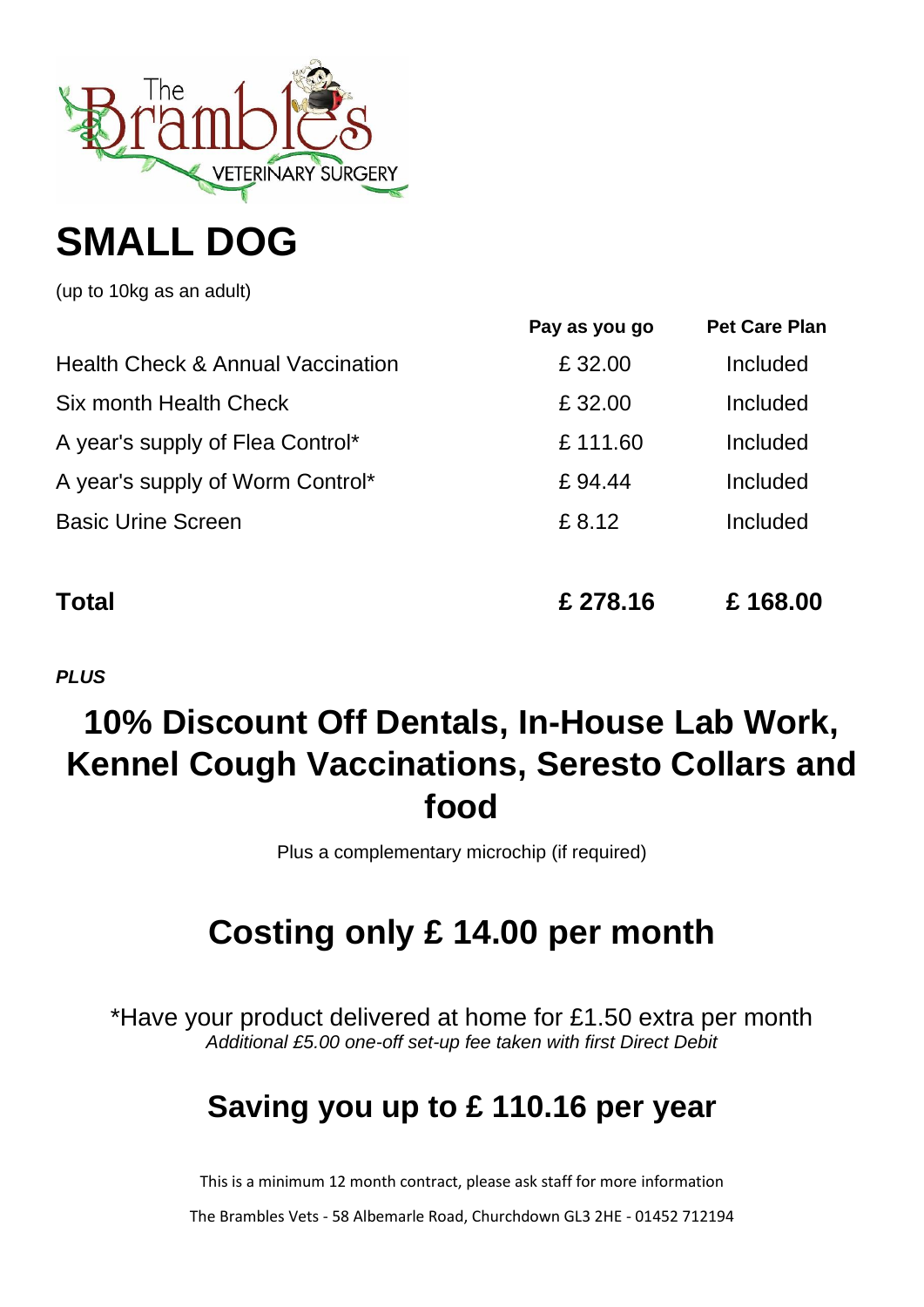

## **MEDIUM DOG**

(up to 10-25kg as an adult)

|                                              | Pay as you go | <b>Pet Care Plan</b> |
|----------------------------------------------|---------------|----------------------|
| <b>Health Check &amp; Annual Vaccination</b> | £ 32.00       | Included             |
| Six month Health Check                       | £ 32.00       | Included             |
| A year's supply of Flea Control*             | £119.52       | Included             |
| A year's supply of Worm Control*             | £114.24       | Included             |
| <b>Basic Urine Screen</b>                    | £ 8.12        | Included             |
|                                              |               |                      |
|                                              |               |                      |

**Total £ 305.88 £ 180.00**

*PLUS*

### **10% Discount Off Dentals, In-House Lab Work, Kennel Cough Vaccinations, Seresto Collars and food**

Plus a complementary microchip (if required)

### **Costing only £ 15.00 per month**

\*Have your product delivered at home for £1.50 extra per month *Additional £5.00 one-off set-up fee taken with first Direct Debit*

### **Saving you up to £ 125.88 per year**

This is a minimum 12 month contract, please ask staff for more information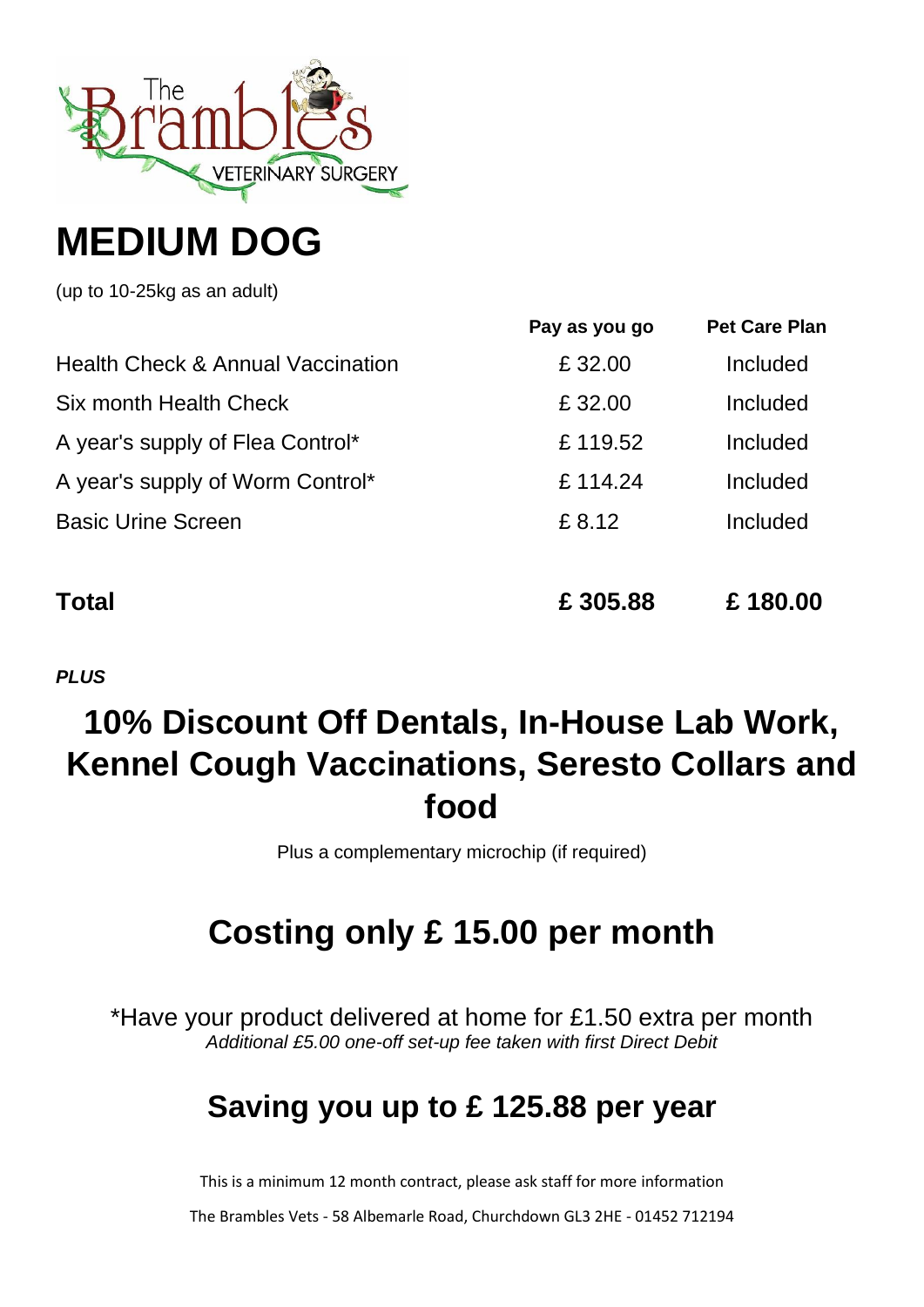

## **LARGE DOG**

(up to 25-40kg as an adult)

|                                              | Pay as you go | <b>Pet Care Plan</b> |
|----------------------------------------------|---------------|----------------------|
| <b>Health Check &amp; Annual Vaccination</b> | £32.00        | Included             |
| Six month Health Check                       | £32.00        | Included             |
| A year's supply of Flea Control*             | £137.40       | Included             |
| A year's supply of Worm Control*             | £228.36       | Included             |
| <b>Basic Urine Screen</b>                    | £8.12         | Included             |
|                                              |               |                      |
|                                              |               |                      |

**Total £ 437.88 £ 246.00**

*PLUS*

### **10% Discount Off Dentals, In-House Lab Work, Kennel Cough Vaccinations, Seresto Collars and food**

Plus a complementary microchip (if required)

## **Costing only £ 20.50 per month**

\*Have your product delivered at home for £1.50 extra per month *Additional £5.00 one-off set-up fee taken with first Direct Debit*

### **Saving you up to £ 191.88 per year**

This is a minimum 12 month contract, please ask staff for more information